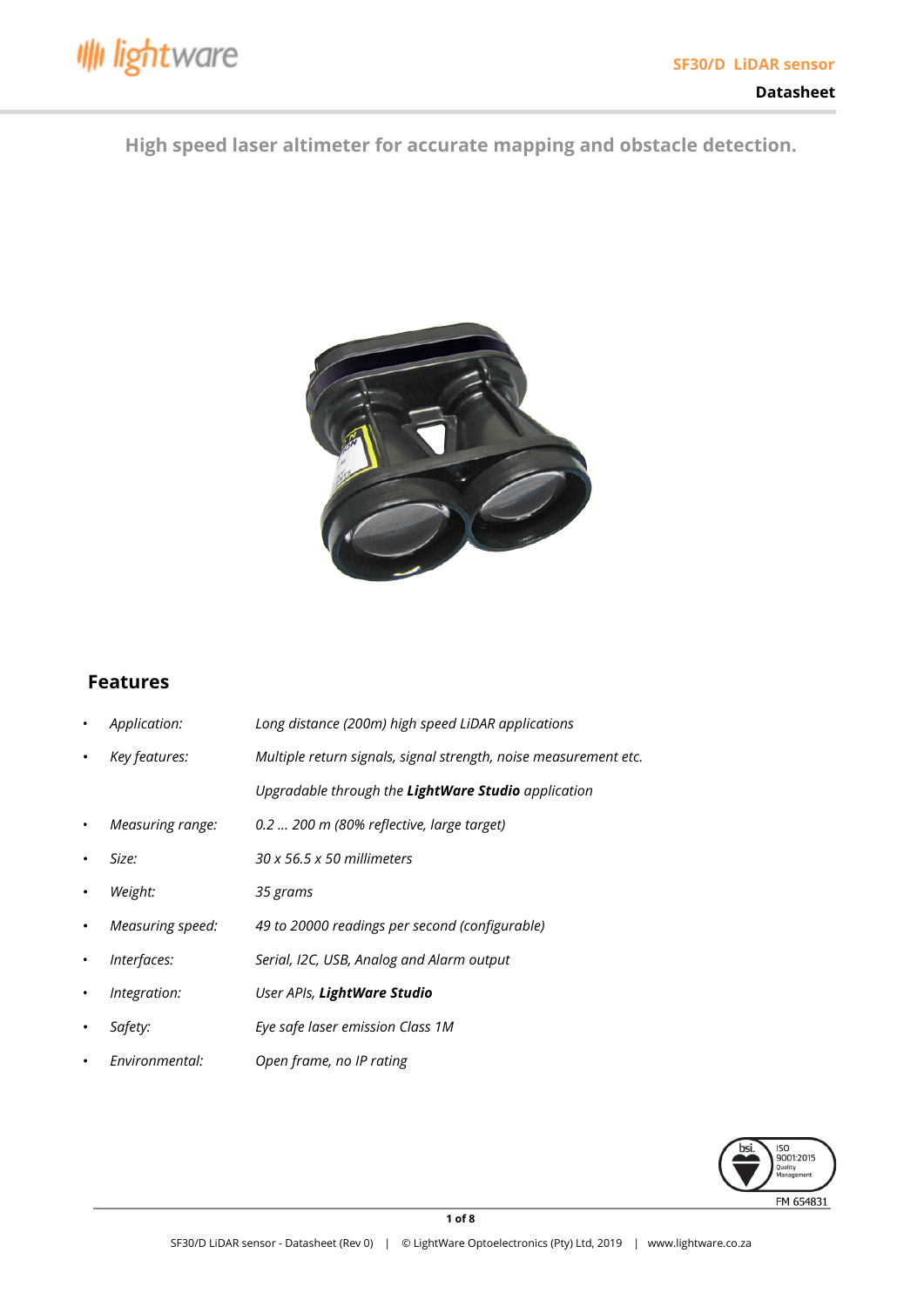

## **Table of contents**

| <b>Overview</b>             | 3              |
|-----------------------------|----------------|
| <b>Specifications</b>       | $\overline{4}$ |
| Quickstart guide            | 5              |
| <b>Safety instructions</b>  | 6              |
| Labelling                   | 6              |
| Laser radiation information | 6              |
| <b>Hardware</b>             | 7              |
| Dimension drawings          | 7              |
| Installation                | 7              |
| <b>Revision history</b>     |                |

## **Product ordering codes**

| Model family | Model name     | <b>Model description</b>           |
|--------------|----------------|------------------------------------|
| SF30         | SF30/D (200 m) | Open frame LiDAR sensor, max 200 m |

## **Disclaimer**

Information found in this document is used entirely at the reader's own risk and whilst every effort has been **made to ensure its validity, neither LightWare Optoelectronics (Pty) Ltd nor its representatives make any warranties with respect to the accuracy of the information contained herein.**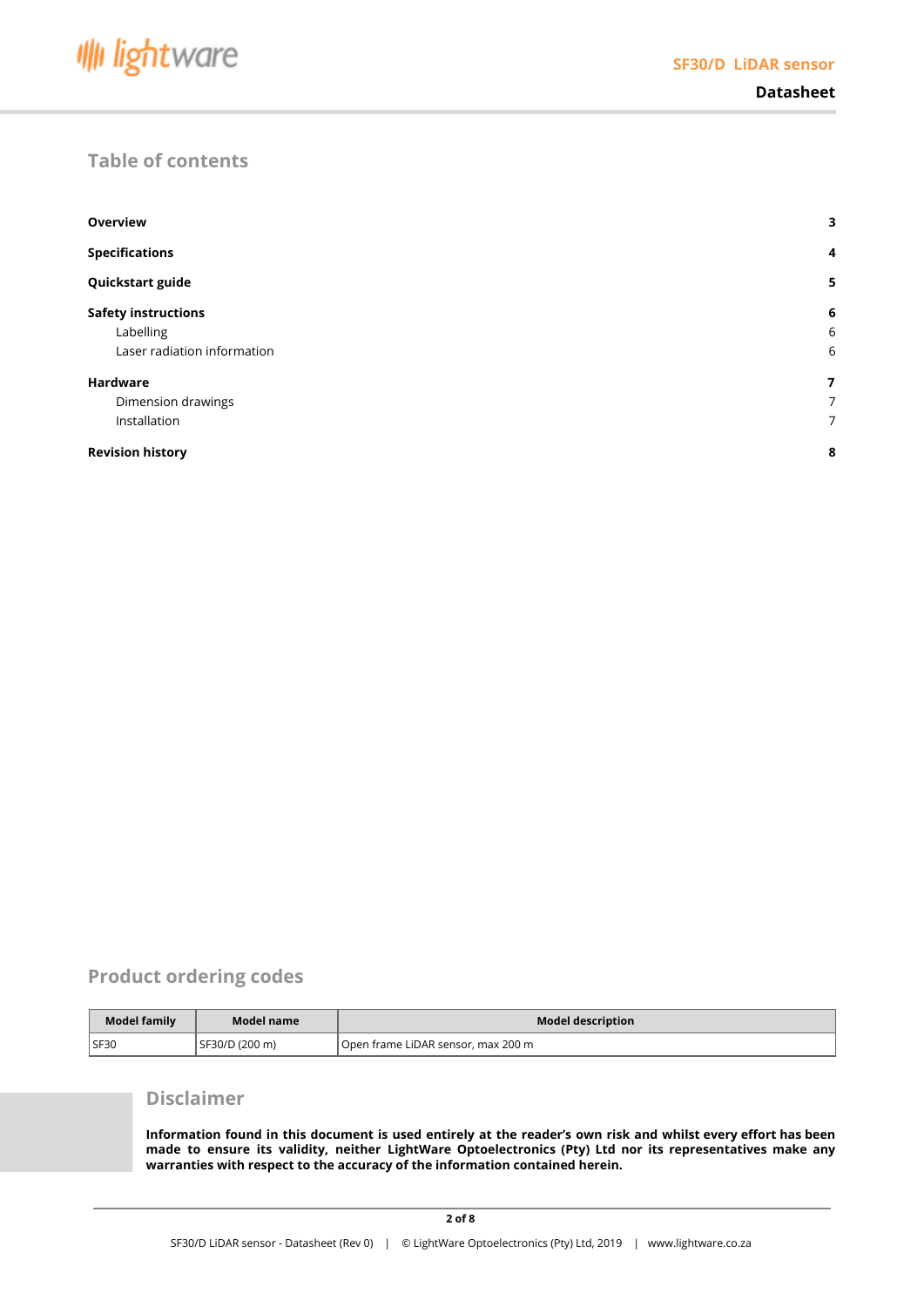#### <span id="page-2-0"></span>**1. Overview**

The SF30 high speed laser rangefinder is designed to detect obstacles or create maps from moving ground-based or aerial vehicles. Using a time-of-flight system to make very fast and accurate distance and speed measurements, accuracy is not affected by the colour or texture of the surface, nor the angle of incidence of the laser beam. The SF30 is virtually immune to background light, wind and noise, making it an ideal sensor to detect unexpected obstacles.

The SF30 can take up to 20010 readings per second and can be incorporated into scanning systems to create 2D SLAM maps or 3D images. The configurable features and multiple hardware interfaces make the SF30 easy to connect with different types of controllers.

Operating from a regulated 5 V DC supply, the SF30 includes a USB interface, serial port, analog port, and alarm and that can be easily connected to a flight controller or a standard processing platform. Each interface on the SF30 can be configured using a simple software menu that is accessible through the built-in, micro-B USB port. The interfaces are as follows:

| <b>USB</b>      | Connects to a Terminal application for alarm set-point, update rate and exposure time customisation |
|-----------------|-----------------------------------------------------------------------------------------------------|
| Serial          | Provides distance readings and other communications to an embedded host controller                  |
| 12C             | Provides distance readings and other communications to an embedded host controller                  |
| Analog          | An analog voltage proportional to the distance reading                                              |
| Alarm           | A logic level signal that warns when the distance measured is below a preset value.                 |
| Synchronisation | Clock pulse output synchronised with the Laser firing pulse.                                        |

Readings can be taken as isolated "snapshots" at a moment determined by the update rate and exposure time settings, or they can be combined using a digital filter into a smoothed time series. At the full speed of 20010 readings per second, a single flash of laser light is used to take a measurement. The synchronisation signal marks the instant of the laser flash ensuring that the time of the measurement is known precisely.

There are three communication interfaces available:

- A micro USB port that connects to a PC running the *LightWare Studio* application for visualisation of results, to make configuration changes and for upgrading the firmware.
- A serial port (3.3V logic level) with configurable baud rate to connect to a host controller.
- An I2C serial bus (3.3V logic level and 3.3k pull up resistors) with configurable address as an alternative to the serial port when multiple devices are connected on a common bus.

Application software support is available from the LightWare *API* repository.

The SF30/D LiDAR is rated laser Class 1M eye safe. Do not view the laser with magnifying optics such as microscopes, binoculars or telescopes.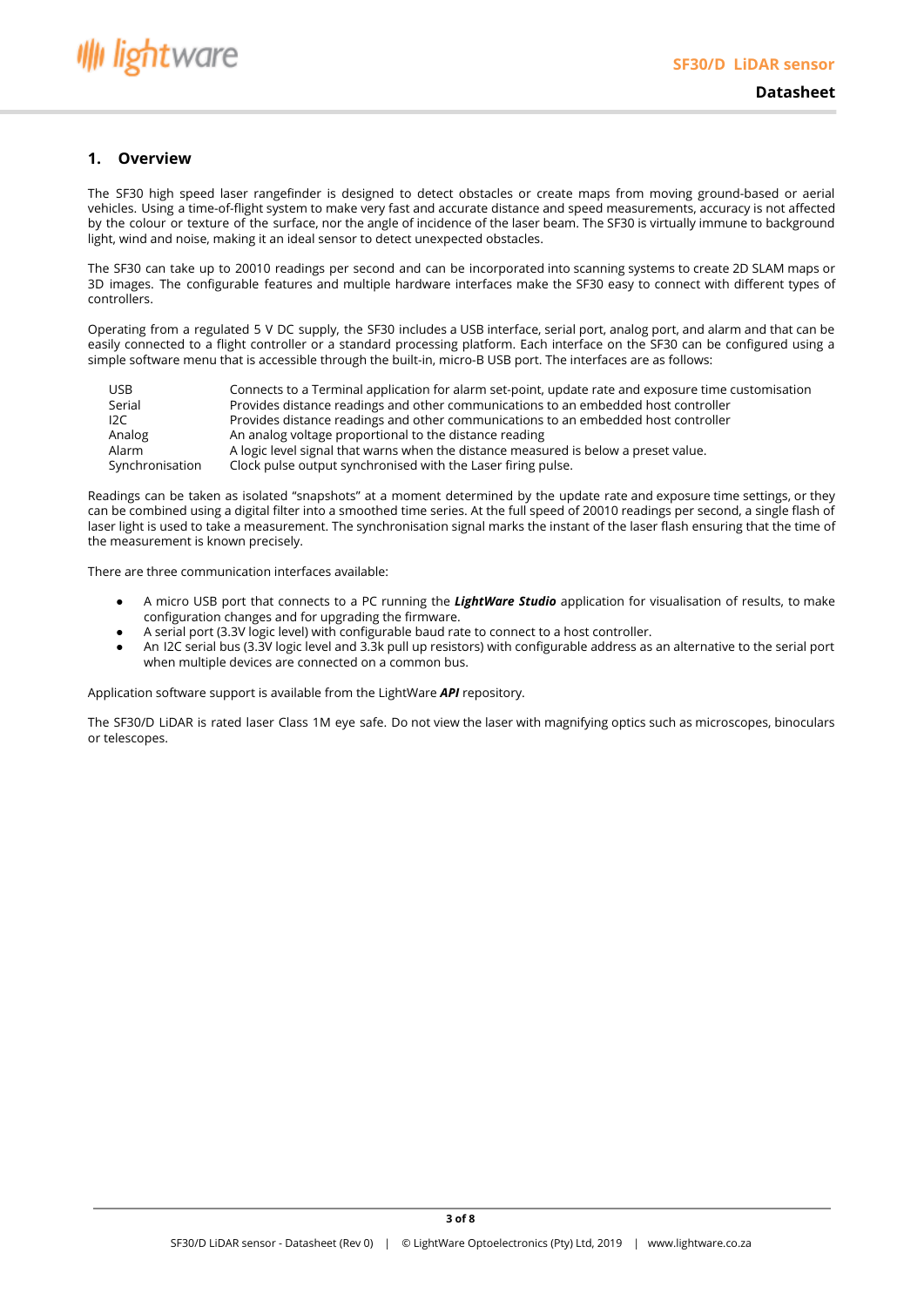

**Datasheet**

## <span id="page-3-0"></span>**2. Specifications**

| Performance                     |                                                                        |  |
|---------------------------------|------------------------------------------------------------------------|--|
| Range                           | 0.2  200 m (white wall in daylight conditions)                         |  |
| <b>Resolution</b>               | 1 cm                                                                   |  |
| <b>Update rate</b>              | 49  20000 readings per second                                          |  |
| <b>Accuracy</b>                 | $±10$ cm                                                               |  |
|                                 | <b>Connections</b>                                                     |  |
| Power supply voltage            | 4.5 V  5.5 V                                                           |  |
| Power supply current            | 250 mA                                                                 |  |
| <b>Outputs &amp; interfaces</b> | Serial and I2C (3.3 V), micro USB, Analog (0  2.048V), Alarm (0  3.3V) |  |
|                                 | <b>Mechanical</b>                                                      |  |
| <b>Dimensions</b>               | 30 mm x 56.5 mm x 50 mm                                                |  |
| Weight                          | 35 g (excluding cables)                                                |  |
|                                 | <b>Optical</b>                                                         |  |
| Laser safety                    | Class 1M (refer to www.lightware.co.za/safety for full details)        |  |
| <b>Optical aperture</b>         | 51 mm                                                                  |  |
| <b>Beam divergence</b>          | $< 0.2^\circ$                                                          |  |
|                                 | <b>Environmental</b>                                                   |  |
| <b>Operating temperature</b>    | $-10$ $+50^{\circ}$ C                                                  |  |
| <b>Approvals</b>                | FDA:1410968-002 (2018/09)                                              |  |
| <b>Enclosure rating</b>         | N/A                                                                    |  |
|                                 | <b>Accessories</b>                                                     |  |
| Main cable                      | LightWare 7-way cable                                                  |  |
| <b>USB cable</b>                | USB cable - DigiKey AE10418-ND                                         |  |
|                                 | <b>Default settings</b>                                                |  |
| <b>Serial port settings</b>     | 921600 baud, 8 data bits, 1 stop bit, no parity, no handshaking        |  |
| <b>I2C</b> address              | 0x66 (Hex), 102 (Dec)                                                  |  |
| <b>Update rate</b>              | 49 readings per second                                                 |  |
|                                 | <b>Main cable connections</b>                                          |  |
| Green - 1                       | SCL - I2C clock line                                                   |  |
| White - 2                       | SDA - I2C data line                                                    |  |
| Yellow - 3                      | TXD - serial data transmitted                                          |  |
| Orange - 4                      | RXD - serial data received                                             |  |
| Blue - 5                        | Analog - Analog Distance output                                        |  |
| Black - 6                       | GND - power supply negative                                            |  |
| $Red - 7$                       | + 5 V - power supply positive (4.5 V to 5.5 V at 100 mA)               |  |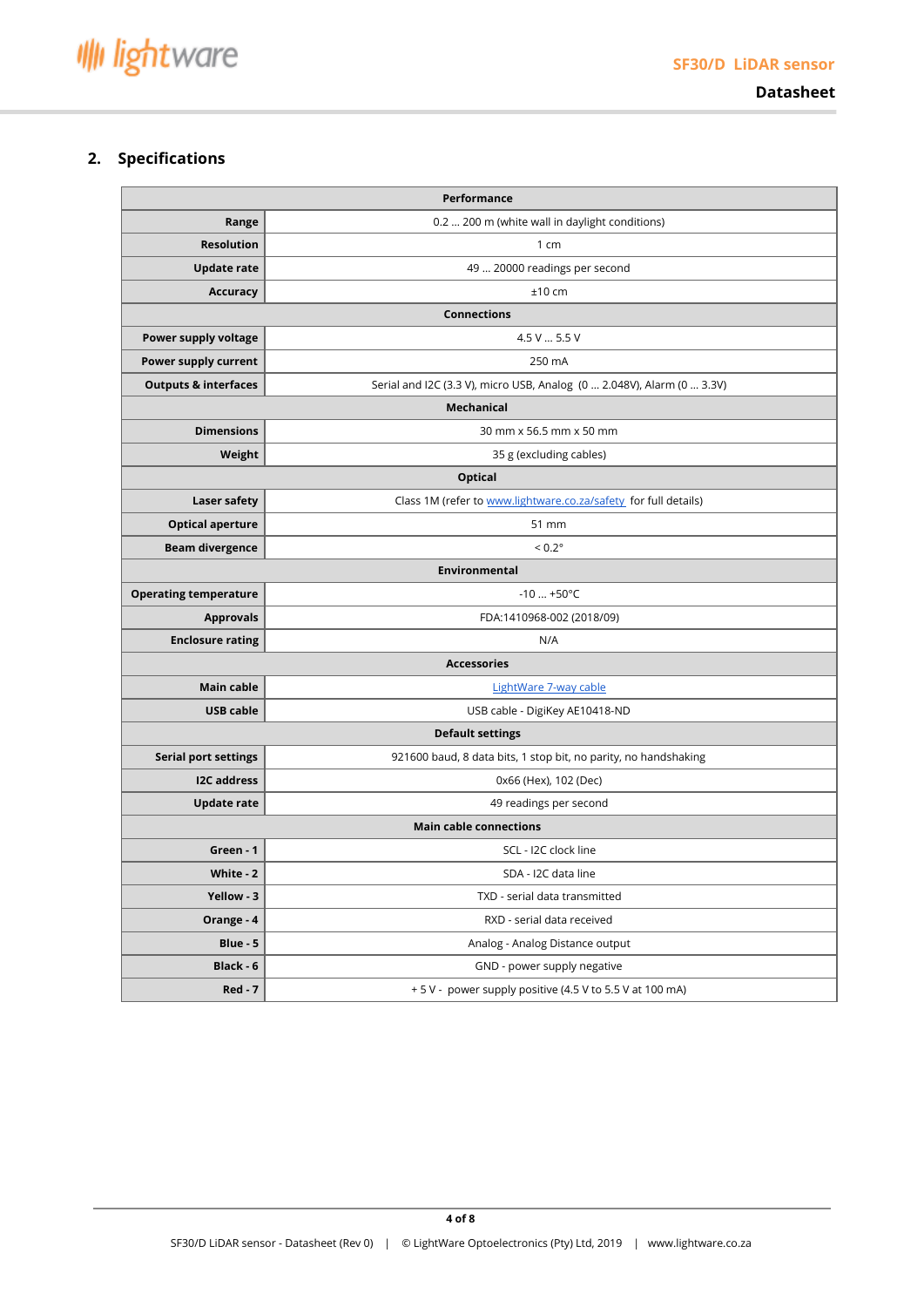

## <span id="page-4-0"></span>**3. Quickstart guide**

### **Caution**

The SF30/D laser rangefinder contains a laser and should never be aimed at a person or an animal. Do not look **at the beam directly with optical instruments.**

- Download the *LightWare Studio* application to your PC or laptop.
- Install and start the application by following the prompts.
- Connect the SF30/D to the PC using the USB cable provided.
- The SF30/D will automatically be detected by the application.
- Settings options will be displayed in the main window along with a visualisation of the data coming from the SF30/D.
- Change the settings to suit your application.
- Unplug the USB cable.

Once the settings have been entered, your host controller can communicate with the SF30/D through the serial or I2C ports. API support is available from the LightWare *API* repository. To test the serial and I2C ports the *LightWare Communication Adaptor* is available.

Firmware updates and additional features will become available from time to time. These can be installed into the SF30/D using the USB port and the *LightWare Studio* application.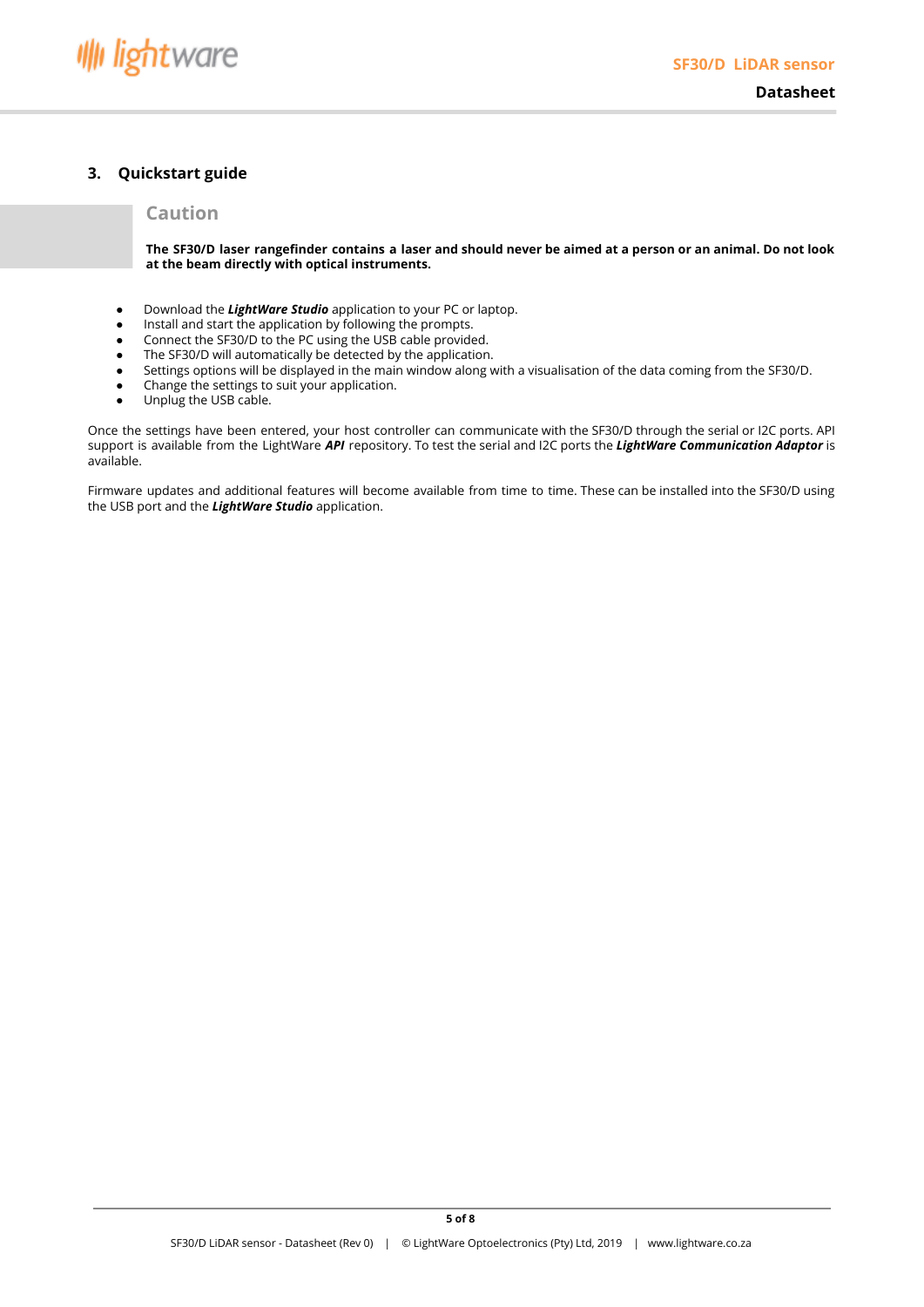

#### <span id="page-5-0"></span>**4. Safety instructions**

The SF30/D emits ionizing laser radiation. The level of the laser emission is Class 1M which indicates that the laser beam is safe to look at with the unaided eye but must not be viewed using binoculars or other optical devices. Notwithstanding the safety rating, avoid looking into the beam and switch the unit off when working in the area.

### **Caution**

#### **The use of optical instruments with this product will increase eye hazard.**

The SF30/D should not be disassembled or modified in any way. The laser eye safety rating depends on the mechanical integrity of the optics and electronics so if these are damaged do not continue using the SF30/D. There are no user serviceable parts and maintenance or repair must only be carried out by the manufacturer or a qualified service agent.

No regular maintenance is required for the SF30/D but if the lenses start to collect dust then they may be wiped with suitable lens cleaning materials.

#### <span id="page-5-1"></span>**4.1. Labelling**



*Laser radiation information and product identification labels*

#### <span id="page-5-2"></span>**4.2. Laser radiation information**

| Specification             | Value / AEL     | <b>Notes</b>                                             |
|---------------------------|-----------------|----------------------------------------------------------|
| Eye safety classification | Class 1M        |                                                          |
| Laser wavelength          | 905 nm          |                                                          |
| l Pulse width             | $15$ ns         |                                                          |
| Pulse frequency           | 20 kHz          |                                                          |
| Average power             | $< 6.5$ mW      |                                                          |
| I NOHD                    | 15 <sub>m</sub> | Distance beyond which binoculars with may be used safely |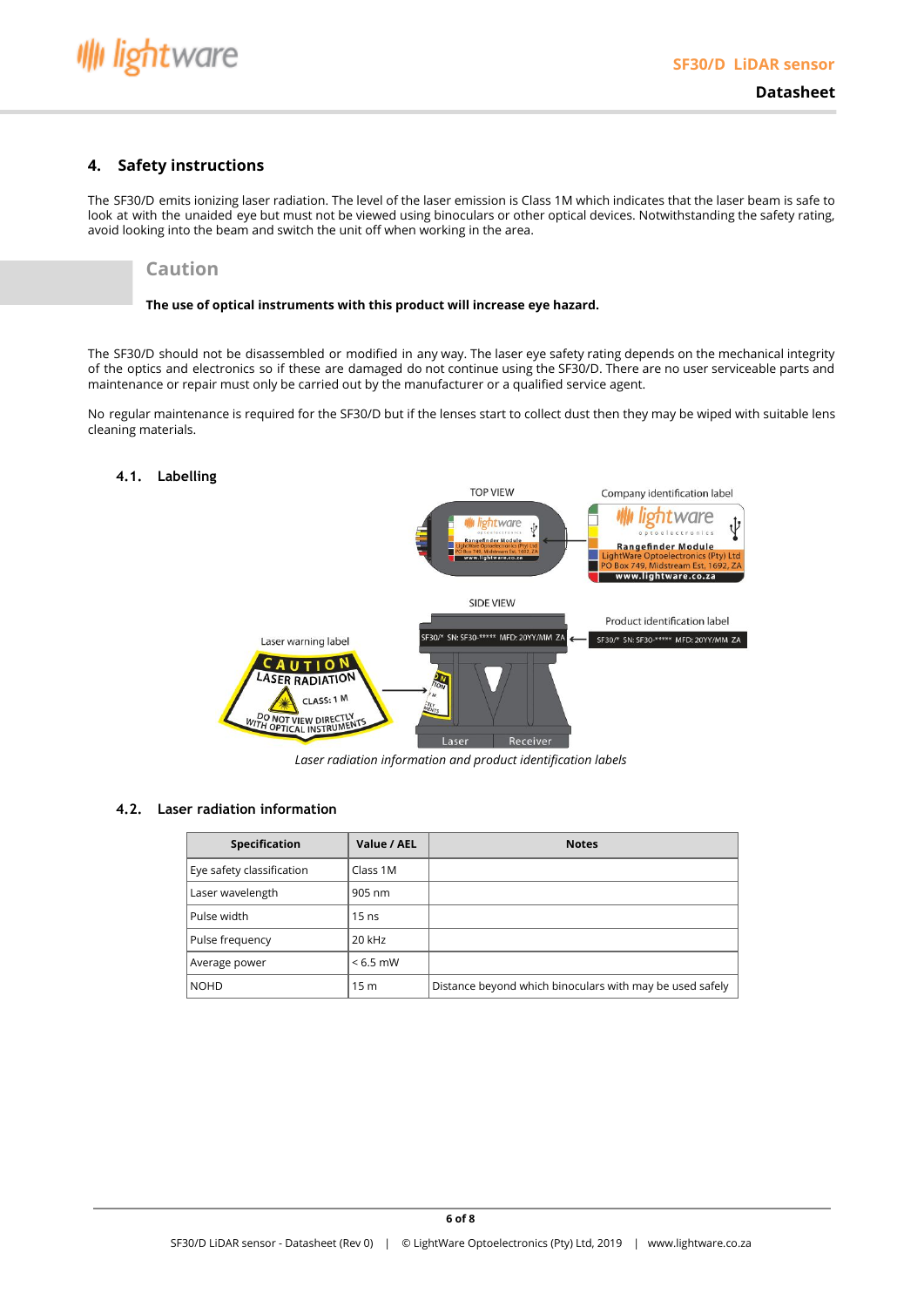**Datasheet**

### <span id="page-6-0"></span>**5. Hardware**

#### <span id="page-6-1"></span>**5.1. Dimension drawings**



*Dimension drawings, units in mm*

#### <span id="page-6-2"></span>**5.2. Installation**

SF30/D requires a clear line-of-sight to measure distance to a target surface. It can be mounted with a vertical or horizontal lens orientation.





They can be mounted in a downward facing orientation for altimetery, terrain following or precision landing applications. For terrain following, install the rangefinder at an angle to reduce lag time in reaction. The angle depends on the speed traveled, and the overall system lag, but should be between 20 and 45 degrees. They can be mounted forward facing orientation for sense-and-avoid or position-hold applications.



The LW30 housing has two 3.1 mm diameter holes (22 mm separation), which can be used for mounting directly onto an airframe or into an enclosure. The front lens section has a ridge for landing and sealing purposes.

Several mounting accessories can be purchased, or downloaded from the [LightWare](http://www.lightware.co.za/) website.